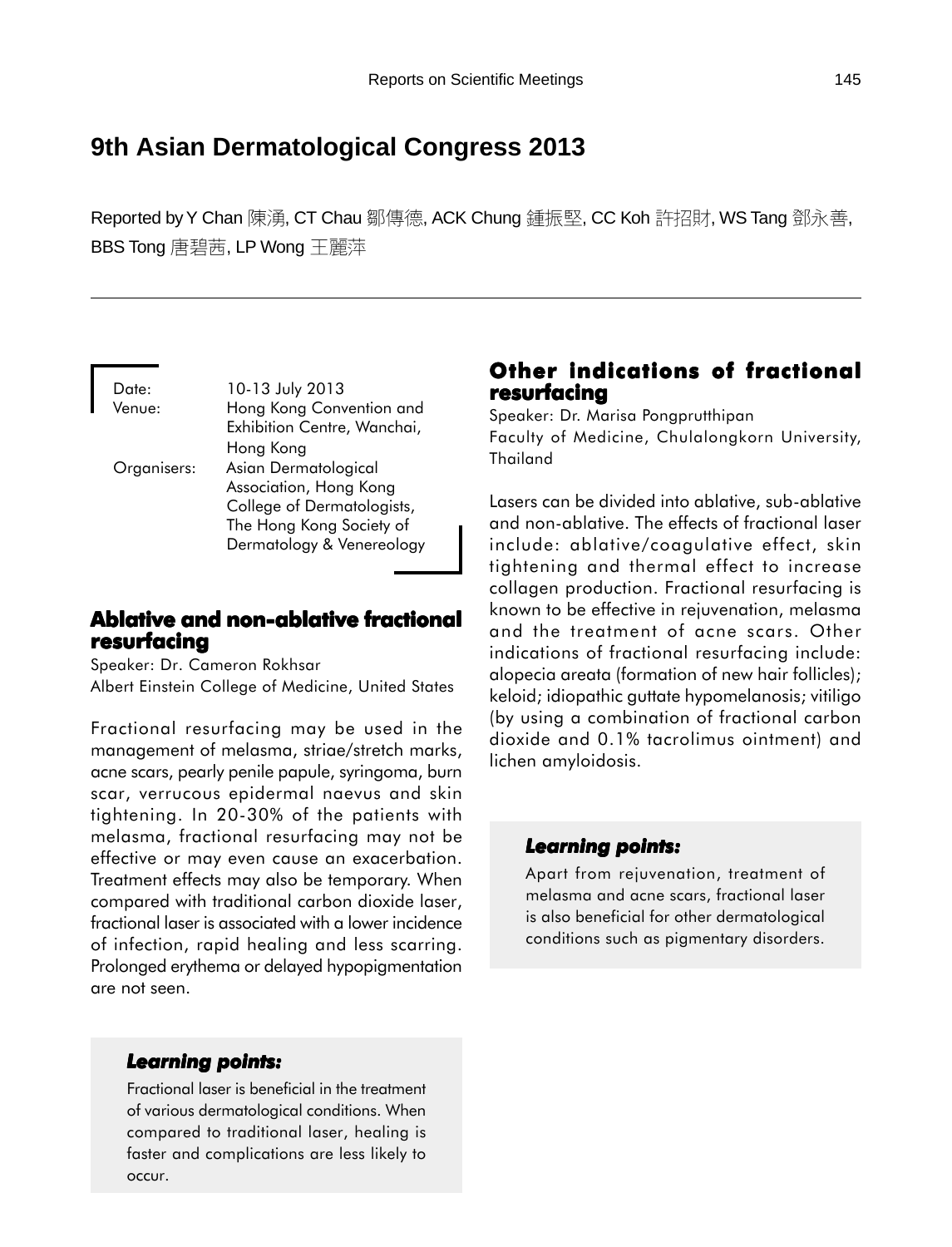### **Focus ultrasound for skin tightening**

Speaker: Dr. Chi-keung Yeung Department of Medicine, Queen Mary Hospital, The University of Hong Kong, Hong Kong

Transcutaneous intense focused ultrasound is a technology for non-invasive skin tightening. It is capable of producing precise micro-thermal lesions at consistent depths within different layers of cutaneous tissues. The safety profile of a transcutaneous focused ultrasound device for the treatment of facial skin laxity in Asians was discussed. Patients received one to three full-face treatments with transcutaneous focused ultrasound device (Ulthera system, Inc, Mesa, AZ). Three transducers (7 MHz, 3.0 mm focal depth: 7.0 MHz, 4.5 mm focal depth; 4.0 MHz, 4.5 mm focal depth) were used to deliver a single pass of microthermal coagulation zones without any topical anaesthetic. Forty-nine Chinese patients (skin type III-V with a mean age of 53.3 years) completed a total of 68 treatment sessions. In the majority of patients, transient erythema and oedema were observed. Localised bruising was observed in up to 25% of the treatment sessions. Two cases of postinflammatory hyperpigmentation were seen on the forehead at one month posttreatment. The degree of pain during treatment was recorded as severe in 54.4% of the treatment sessions.

### **Skin tightening using polar microneedle radiofrequency in Asians**

Speaker: Dr. Taro Kono Tokai University, Kanagawa, Japan

Recently, a minimally invasive radiofrequency device employing a bipolar micro-needle electrode system has been investigated. The objective of this study was to investigate the efficacy and safety of using bipolar micro-needle radiofrequency for skin tightening in Asians.

Twenty-two Asian patients participated in this study. Each patient received one treatment with a bipolar radiofrequency device (e-primeTM, Syneron Medical Ltd. Yoknema Illit, Israel). All patients were given local anaesthesia prior to treatment. Patients were examined a week and three months after the treatment session. A Canfield VISIA<sup>®</sup> system was used to objectively evaluate each patient.

All patients tolerated the treatment. Immediate pinpoint bleeding was observed in all patients and ecchymosis was observed in three patients which disappeared within two weeks. Hypopigmentation, hyperpigmentation or scars was not observed in any patients. Mild to moderate improvement was seen in every patient.

### *Learning points: Learning*

In Asians, transcutaneous intense focused ultrasound appears to be safe for noninvasive facial skin tightening. Side-effects were mild and transient. Pain control should be optimised during treatments. No serious permanent or delayed sideeffects were noted up to six months post treatment.

### *Learning points: Learning points:*

A bipolar micro-needle radiofrequency is effective at least up to 12 months for skin tightening with minimal complications in Asians.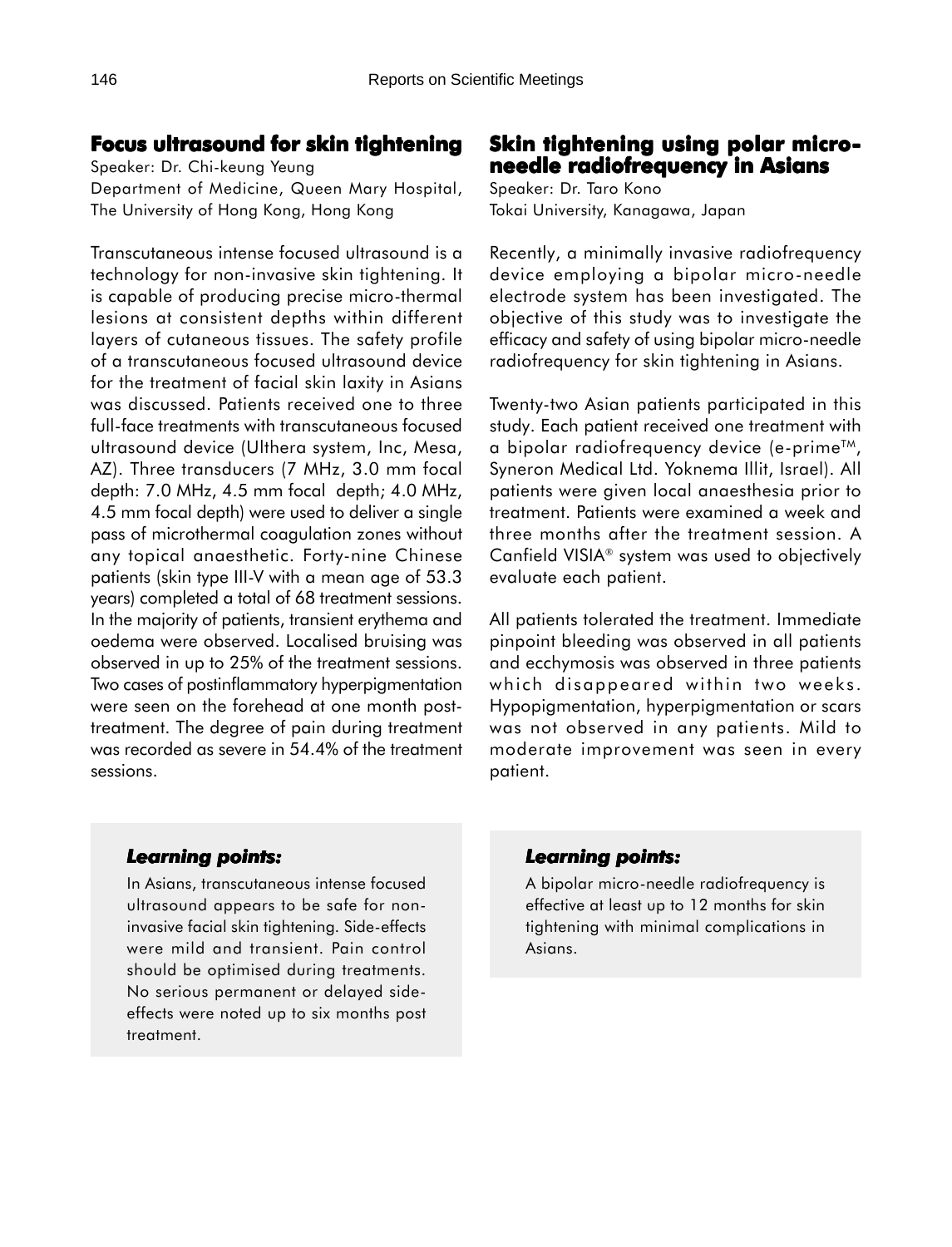### **Laser hair removal: permanent or not?**

Speaker: Dr. Seok-koh Woo JMO Dermatology, Korea

The principle of laser hair removal is selective photothermolysis of the chromophoric melanin of the hair follicle. Both intense pulsed light and lasers have been used for hair removal but according to the speaker's experience, laser is much more effective in permanent hair removal, especially for Asians due to the contrast of dark hairs and fair coloured skin.

The following eight points are important for achieving permanent hair removal. Selection of the proper wavelength is the main requirement. Laser systems preferred by the speaker include 755 nm Alexandrite, 810 nm pulsed diode and 1064 nm Nd:Yag lasers. Proper pulse duration e.g. 30 to 70 ms is probably ideal for maximum outcome without side-effects. Proper fluence is defined as the maximum fluence without serious side-effects. It depends on hair coarseness, hair density, current skin colour and history of sun exposure also plays an important role. Proper spot size (the larger the better), proper epidermal cooling, proper coverage, proper follow-up time and proper management of sideeffects are also key factors in attaining the goal of permanent hair removal.

#### *Learning points: Learning*

Laser hair removal can be done with intense pulsed light or lasers, but from the experience of the speaker, lasers produce the best results for Asians.

### **Laser for treatment of venous diseases**

Speaker: Dr. Girish Munavalli Dermatology, Laser & Vein Specialists of the Carolinas Charlotte, NC, United States

Telangiectasia, reticular veins and varicose veins are the visible signs of chronic venous disease. In the United States, Asians often have more severe venous disease than Caucasians at a younger age, while a significant portion of Caucasians with venous disease have a positive family history.

Treatment options of varicose veins include sclerotherapy, ambulatory phlebotomy, endovenous ablation, vein-stripping and laser treatment. Indications for laser treatment include superficial fine vessels, previous side-effects from sclerotherapy, telangiectasia matting, a history of poor response to sclerotherapy, allergy to sclerotherapy agents, needle phobia and reluctance to undergo bandaging after sclerotherapy.

Laser treatment modalities include the 532 nm pulsed dye laser which is good for small vessels, and the high power 1064 nm pulsed dye laser which is good for deeper reticular veins. Factors which make laser treatment difficult in venous disease include veins with a large diameter and thick walls, multiple depths, influence of hydrostatic pressure and wide variation in oxygenation. The clinical endpoint in laser treatment of venous diseases is heatinduced vessel damage causing fibrosis. The corresponding visual end point is complete darkening of the targeted vessels.

#### *Learning points: Learning points:*

Stripping and sclerotherapy are the traditional treatments for venous disease, and laser treatment can be an option for those who fail or are unable to tolerate sclerotherapy, telangiectasia or reticular veins that are too small for sclerotherapy.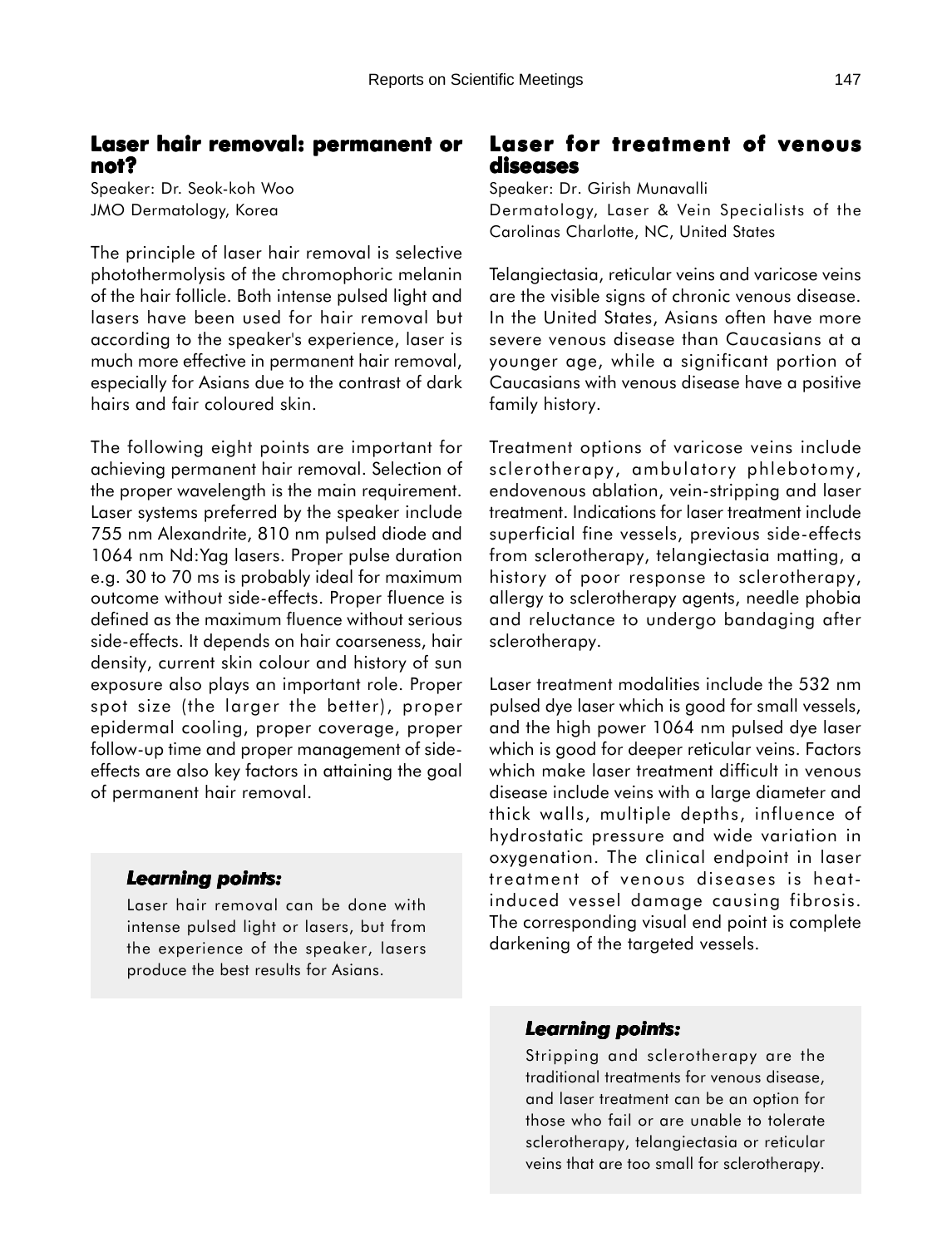# **What's new on photoprotection?**

Speaker: Dr. Henry W Lim Department of Dermatology, Henry Ford Hospital, Detroit, Michigan, United States

Photoprotection includes seeking shade, wearing protective clothing and wide-brimmed hats, and applying broad spectrum (SPF≥30) sunscreens. Studies have shown that regular use of sunscreens prevents the development of photoageing and skin cancers (the incidence rates of squamous cell carcinoma are significantly decreased by 38% and that of basal cell carcinoma are decreased by 25%, although the decrease was not significant. Melanoma may also be prevented by sunscreens.

However, there have been safety concerns over the sunscreen ingredients such as oxybenzone (possible endocrine disruptor), retinyl palmitate (photocarcinogenic potential), nanoparticles (potential absorption) and antioxidants (lack of biological effects). Studies have shown that there are no safety concerns on nanoparticles in sunscreens for intact skin but that caution is needed when it is used on inflammed skin. Furthermore, the anti-inflammatory effects of some ultraviolet light (UV) filters have been noted. Review of data showed that UV filters have anti-inflammatory properties in the mouse model but its significance in humans needs further study.

It was concluded that based on currently available data, the beneficial effects of sunscreen far outweigh any of the potential concerns raised. Oral and injectable photoprotective agents are in the early stages of development. These include available alphamelanocyte stimulating hormone analogues (Afamelanotide) which increases tolerance to artificial light and melanin content for erythropoietic photoporphyria and solar urticaria.

# *Learning points: Learning points:*

There have been safety concerns over the ingredients in sunscreens. Based on currently available data, the beneficial effects of sunscreen far outweigh any of the potential concerns.

# **Cosmeceuticals: fact or fiction**

Speaker: Dr. Tamara Griffiths Dermatology Centre, Salford Royal NHS Trust, United Kingdom

There has been a continual search for topical agents that reverse the signs of ageing. With scientific advances, cosmetic agents available over the counter have become more sophisticated, demonstrating increasing clinical efficacy. The term "cosmeceuticals" refer to preparations which are sold as cosmetics but have or are claimed to have an active effect on skin function, thus demonstrating the properties of a drug.

There are two aspects of ageing: intrinsicageing (passage of time) and photo-ageing (cumulative sun exposure). The signs and parameters of cutaneous ageing include chromophore concentration and distribution – colour contrast, which plays a major role in the perception of age, health and beauty. Appearance is determined by the interaction of visible light with surface topography, melanin, haemoglobin concentration and distribution, collagen quality, density and distribution. Topical "anti-ageing" creams act by targeting the above aspects as well as having a preventative role.

Different cosmeceutical active ingredients which may be effective at preventing, reducing or repairing the signs of ageing were reviewed.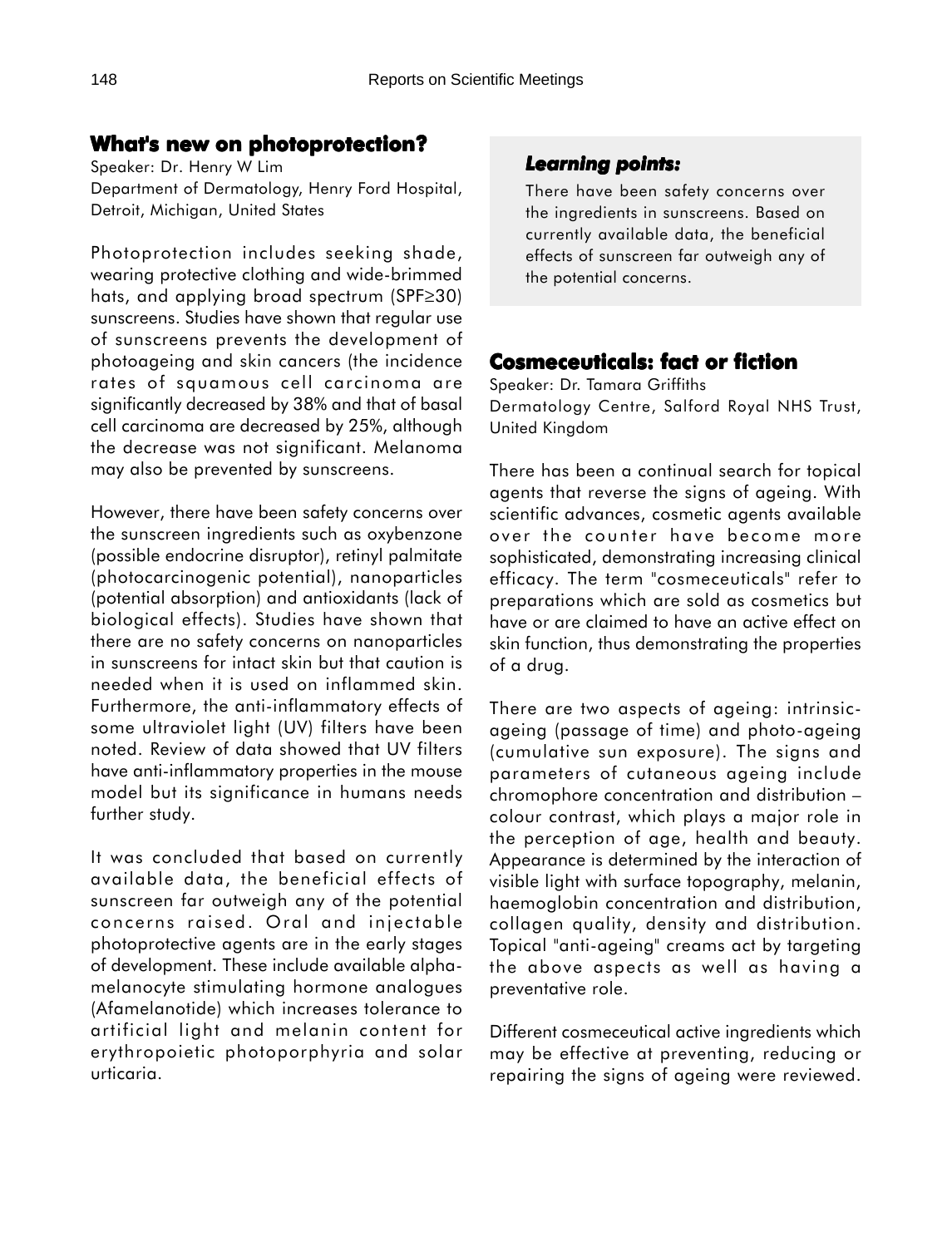The ideal topical product should have the following features: an active ingredient, will adequately penetrate, mechanism of action is understood and is clinically efficacious. However, it will not address the deeper changes associated with facial ageing, such as loss of volume and dynamic lines. The concept of prevention is the key: broad spectrum photoprotection with or without antioxidants and moisturiser.

#### *Learning points: Learning*

Cosmeceuticals are sold as cosmetics but claim to demonstrate the properties of a drug. Some cosmeceutical active ingredients may be effective at reducing the signs of ageing. However, independent scientific evidence is needed.

### **Vitiligo: pearls from the orient Vitiligo: pearls from the orient**

Speaker: Prof. Flora Xiang Department of Dermatology, Huashan Hospital, Fudan University, Shanghai, China

There are three main areas of research on vitiligo in Asia: genetics, stress and stem cell research. Up till now, there are a number of susceptible loci identified specifically in Asian vitiligo patients. The gene functions of these loci are mainly on autoimmunity, proliferation and apoptosis. However, the functions of nearly onethird of the identified loci are still unclear. A genome-wide study in Chinese Han population identified RNASET2 at 6q27 as a susceptible locus. Interestingly, this RNASET2 gene was shown to be up-regulated in melanocytes under oxidative stress, which in turn leads to a decrease in melanosomes. Stem cells, in particular, hair follicles derived neural crest stem cells (NCSC) are particularly important in

vitiligo. Researchers have found that NBUVB accelerates the maturation of the melanocyte lineage that have differentiated from NCSC *in vitro*.

#### *Learning points: Learning points:*

The pathogenesis of vitiligo is complex and hopefully more research would unmask the problem and lead to better management of this disease.

# **Epidermal grafting for vitiligo**

Speaker: Prof. Flora Xiang Department of Dermatology, Huashan Hospital, Fudan University, Shanghai, China

There have been more than 50000 patches of vitiligo treated with epidermal grafting for more than 5800 patients at the centre that the speaker was referring to. With the use of a self-designed suction machine and suction plate for the procedure and careful patient selection, the effective rate was 73.5% with best results achieved in segmental type vitiligo, followed by the focal type. However, 13.5% of patients developed new lesions afterwards. NBUVB was used to improve the postoperative repigmentation result. Cultured melanocyte transplantation was also done for patients who had not responded to grafting or who had a large area of involvement. Punch mini-grafting was used in small affected areas.

### *Learning points: Learning points:*

Epidermal grafting provides an inexpensive but effective method to tackle stable vitiligo.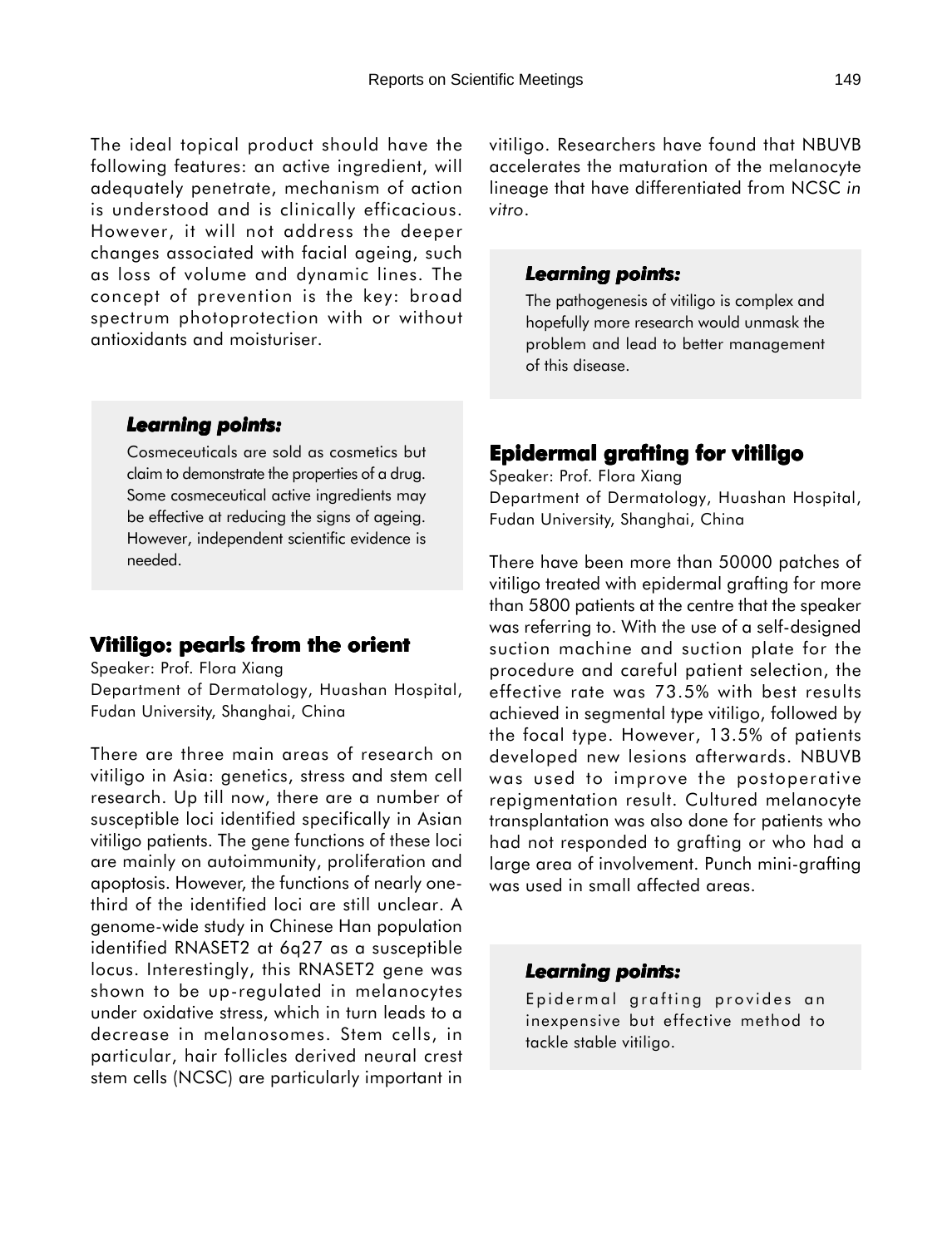# **Treatment of non-melanoma skin cancers: what are our options really?**

Speaker: Dr. EE Melvin Specialist Skin Clinic, Singapore

Skin cancer is a common cancer and the incidence rates of non-melanoma skin cancers (NMSC) have an increasing trend. Risk stratification is essential in the management of NMSC and includes the following aspects: site, border, size, genetics, immune status of patients and previous history of skin cancers. The following are high-risk areas: medial and lateral canthi, perioral and perorbital regions, tip and alae nasi of nose. Non melanoma skin cancers with indistinct borders are high-risk lesions. Larger lesions (>6 mm in general, >10 mm on the cheek and >20 mm on the trunk) are associated with a higher risk. Genetic predisposition such as PTCH gene mutation in Gorlin syndrome increases the risk of multiple basal cell carcinomas (BCC). Immunocompromised patients and transplant patients have an increased risk of rapid progression of NMSC. Patients with recurrent or persistent NMSC are high-risk cases.

Various modalities are available for the management of NMSC. Chemotherapy such as 5-fluorouracil (5-FU), imiquimod and photodynamic therapy (PDT) are used for low-risk tumours such as superficial BCC and Bowen's disease (93% cure rate after second PDT). Radiotherapy is used for tumours that are unsuited for surgery. Destructive methods (cryotherapy, curettage and cautery) are used for multiple superficial tumours (e.g. multiple hyperkeratotic actinic keratosis). Simple surgical excision of nodular basal cell carcinoma requires a margin of 4-5 mm and resection of uninvolved tissue. Mohs micrographic surgery involves successive excision of thin layers of tissue and allows surgeons to trace out the silent extensions of tumour by checking all the surgical margins of resected tissue. It allows a complete removal of the tumour with minimal resection of uninvolved tissue.

### *Learning points: Learning points:*

Treatment options for low-risk NMSC are curettage and cautery, radiotherapy and excision. Treatment options for high-risk NMSC are Mohs micrographic surgery and surgery followed by radiotherapy.

### **Cutaneous metastases from internal metastases from internal malignancies**

Speaker: Dr. Stephen CS Hu Kaohsiung Medical University Hospital, Taiwan

A study was done in Taiwan to evaluate the clinical characteristics and prognostic implications of cutaneous metastases from various types of internal malignancies. Clinical records from Kaohsiung Medical University Hospital over the last 20 years (1986-2006) were reviewed and haematological malignancies were excluded. One hundred and forty-one patients were identified and the primary origins of cutaneous metastases were: breast (51 patients), lung (23 patients), colorectal (16 patients), oral mucosa (10 patients) and others (51 patients). The mean age of cutaneous presentation was 60.8 years. Cutaneous metastases from cancers of the lung and gastrointestinal tract usually occurred early (<20 months), whereas metastases from the breast did not manifest until after several years. The site of cutaneous metastases were: chest (30.3%), abdomen/groin (20%), scalp (12.6%), back/buttock (10.3%), neck (9.1%), face (8.6%), upper limb (7.4%) and lower limbs (1.7%). The majority of patients (73.8%) had concomitant visceral metastases (usually involving bones, lungs and liver). Skin metastasis had a poor prognostic implication and it was even worse for patients with concomitant skin and visceral metastases. In non-breast cancers, cutaneous metastases usually occurred with widely disseminated disease and death occurred within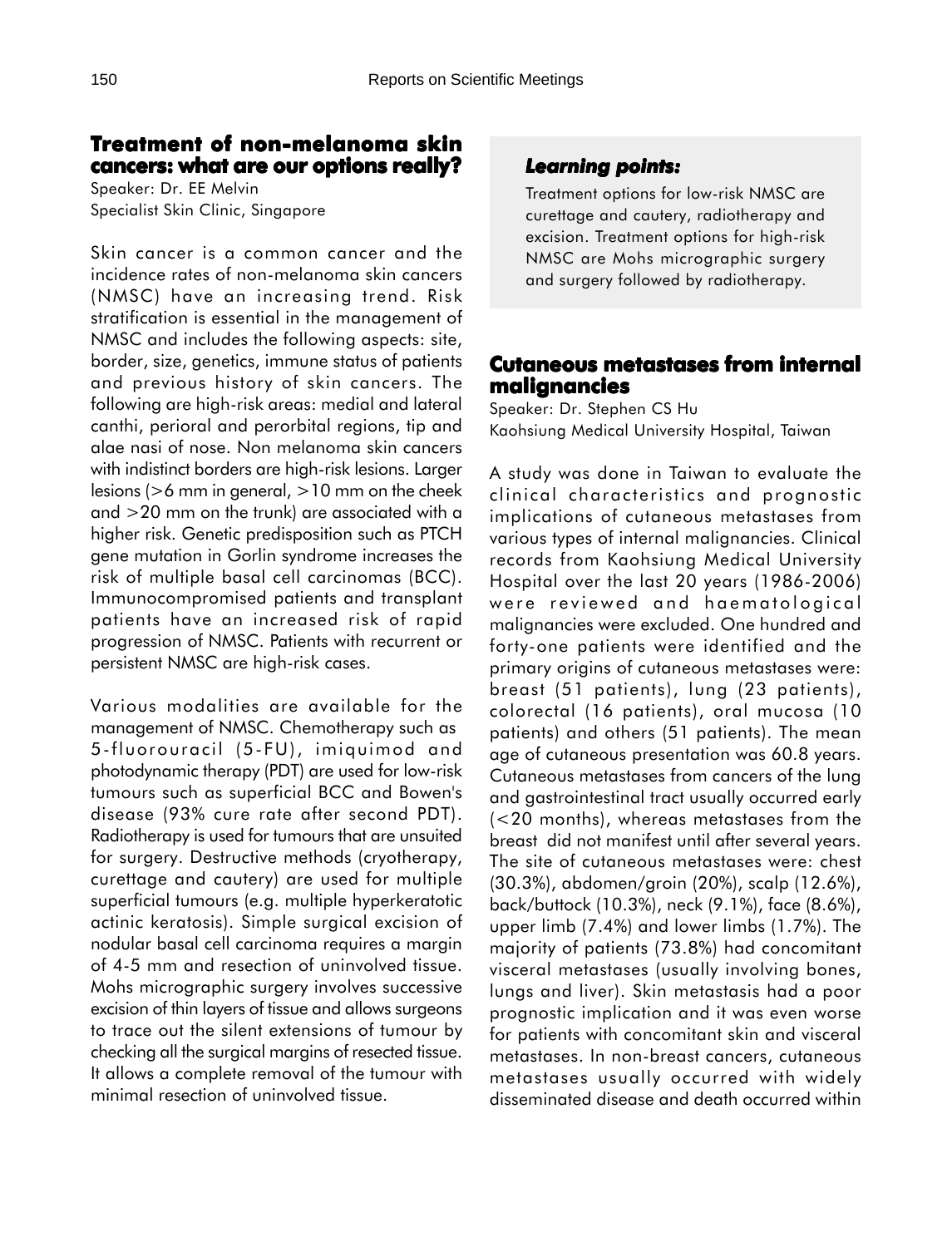a few months. In breast cancers, one-third of patients with skin metastases had no evidence of visceral metastases, and represented a subset of patients with significantly better prognosis.

#### *Learning points: Learning*

Skin metastases are associated with a poor prognosis but there is evidence that skin metastases from breast cancers have a significantly better prognosis.

### **Tips in the management of Tips management of androgenetic alopecia: What works and what does not?**

Speaker: Dr. Jerry Shapiro Department of Dermatology and Skin Science, University of British Columbia, Canada

Treatments for androgenetic alopecia (AGA) approved by the Food and Drug Administration (FDA) include oral finasteride and topical minoxidil solution. Dutasteride is a dual  $5-\alpha$ reductase inhibitor that was approved by the Korean FDA for the treatment of AGA.

Topical bimatoprost solution is a prostaglandin analogue that was approved by FDA for promoting eyelash growth; clinical studies for the treatment of AGA were just finished and the result is still pending. Lasers so far have not become a significant treatment approach for AGA as there are only anecdotal or manufacturer-supported data for this. Some other popular products including herbs, biotin, caffeine, melatonin, copper complexes have been used in the past for the treatment of AGA, but there are no sufficient scientific data to support their use. Owing to its anti-androgen effect, ketoconazole shampoo may be used together with oral finasteride to achieve a more complete reduction of dihydrotestosterone, especially when there is a component of seborrhoeic dermatitis or inflammatory dermatosis.

It is important to ensure that the patient has a realistic expectation from medical therapy. The aim is to prevent further hair loss and any hair regrowth is just a bonus. Surgical hair transplantation should be considered as an adjunctive therapy when the result of medical therapy alone is not satisfactory or the patient has an advanced AGA (Norwood-Hamilton stage Va, VI & VII).

#### *Learning points: Learning points:*

Medical and surgical therapies are complementary in the management of AGA.

### **Guidelines on management of of atopic dermatitis in Asians**

Speaker: Dr. Chi-keung Yeung Department of Dermatology, Queen Mary Hospital, The University of Hong Kong, Hong Kong

Asia-Pacific atopic dermatitis (AD) guidelines have been developed to provide an up-to-date, concise evidence-based and experience-based recommendations for general practitioners and general dermatologists in the Asia-Pacific region for the management of paediatric and adult AD.

Emollients are crucial to successful AD treatment and should be applied two to three times per day or as frequently as required to prevent skin dryness. During active disease flares, emollient should be used in conjunction with topical antiinflammatory agents and also as maintenance therapy. Topical corticosteroid (TCS) should be used until skin flares are under control (i.e. up to 14 days or longer). For severe flares on face and flexures, moderate potency TCS for five to seven days are used, and then switched to mild potency TCS. During maintenance therapy TCS can be applied to "hot spots" twice per week. Topical calcineurin inhibitors (TCI) can be considered for short-term intermittent treatment